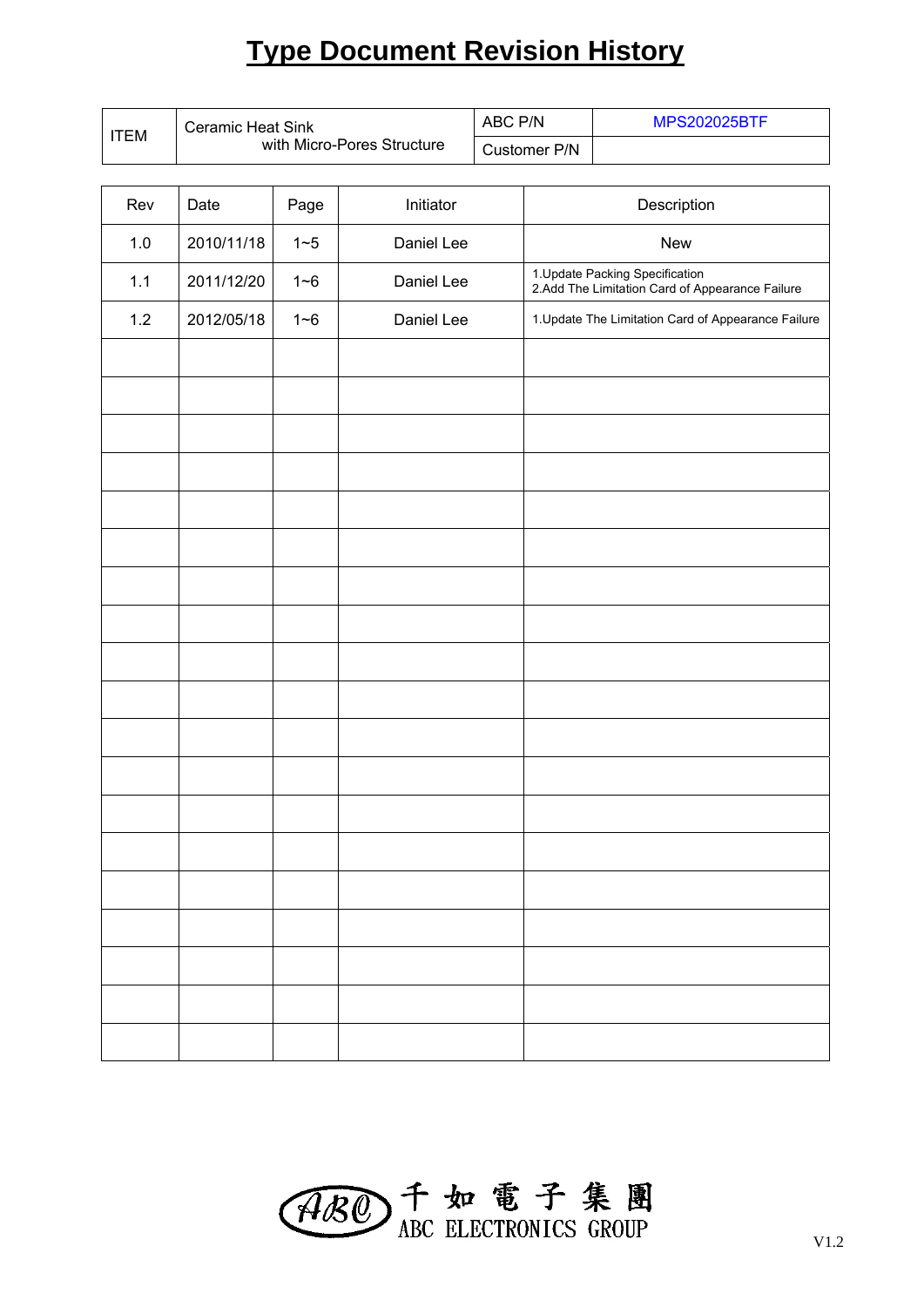#### **Drawing Data**





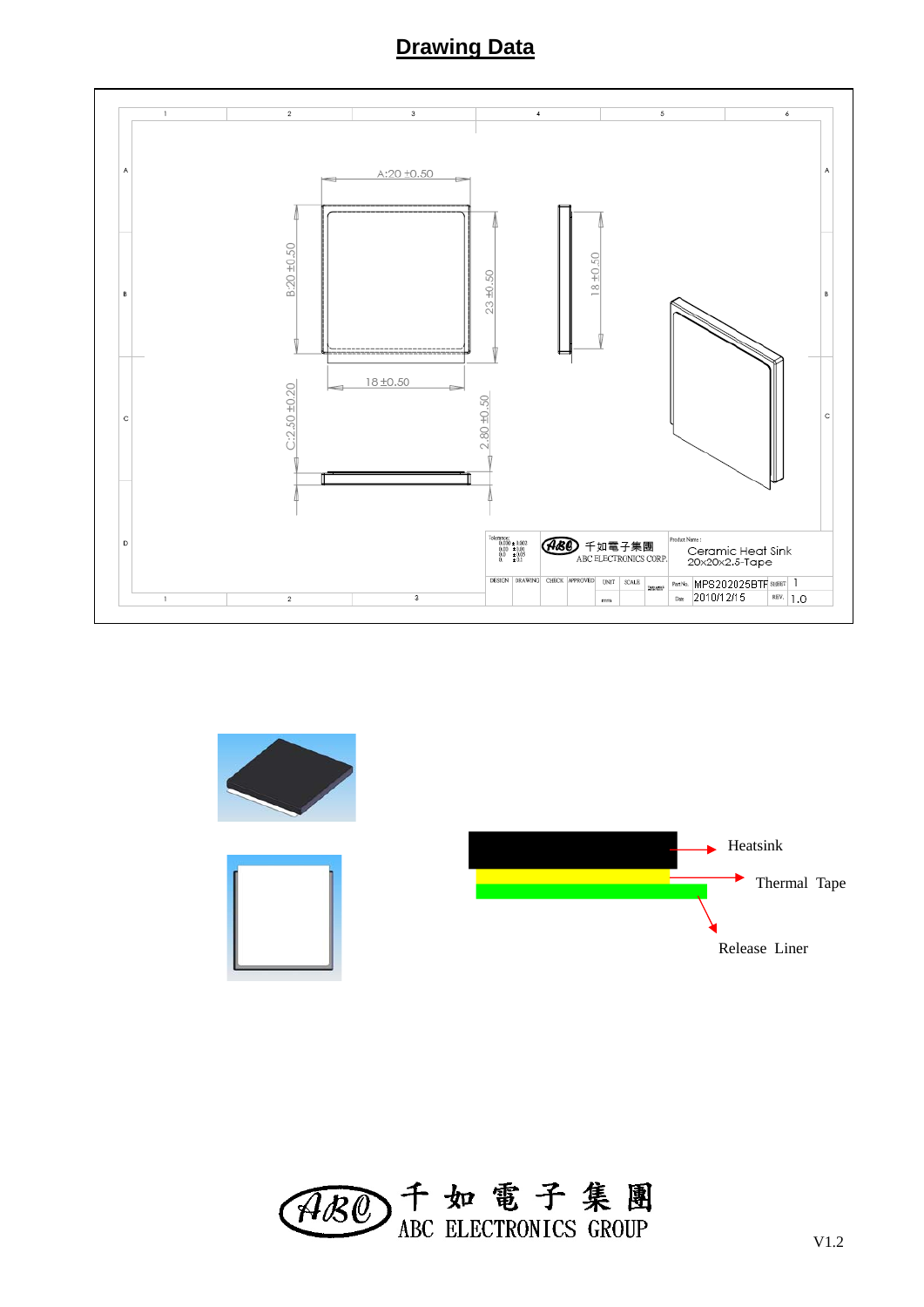#### **Ceramic Heat Sink Technical Data Sheet**

| Main features           | Item                                    | Unit                | Value                          | Method                     |
|-------------------------|-----------------------------------------|---------------------|--------------------------------|----------------------------|
| Product                 |                                         |                     | <b>Ceramic Heat Sink</b>       | with Micro-Pores Structure |
| Product code            |                                         |                     | MP-SIC                         |                            |
| Color                   |                                         |                     | Gray                           |                            |
| specific gravity        |                                         | g/cm <sup>3</sup>   | 2.7                            | <b>CNS619</b>              |
| Porosity                |                                         | $\%$                | 30                             | <b>CNS619</b>              |
| Water absorption        |                                         | $\%$                | 15.77                          | <b>CNS619</b>              |
|                         | Mohs' hardness                          | N/mm <sup>2</sup>   | $5 - 6$                        | <b>DIN EN101-1992</b>      |
|                         | Flexural strength                       | kgf/cm <sup>2</sup> | 47.5                           | CNS12701(1990)             |
| Mechanical properties   | <b>Bulk density</b>                     | g/cm <sup>3</sup>   | $1.6 - 2.0$                    | CNS2893(1969)              |
|                         | Resistance insulation                   | Ω                   | $20*10^6$                      | ASTM D257                  |
|                         |                                         |                     |                                |                            |
|                         | Thermal conductivity                    | $w/m-k$             | $5 - 6$                        |                            |
|                         | Maximum operating<br>temperature        | $\mathcal{C}$       | $500$                          |                            |
|                         | Linear thermal expansion<br>coefficient | $10^{-6}$           | 4.13                           | RT~300℃                    |
| composition<br>Chemical | Main composition                        |                     | <b>SiC</b>                     | 80%↑                       |
|                         | composition                             |                     | AL <sub>2</sub> O <sub>3</sub> | 10%↑                       |
|                         | composition                             |                     | SiO <sub>2</sub>               | $4\%$                      |
|                         | composition                             |                     | <b>Binding agents</b>          | $5\%$                      |

**Note - 1. Parameter values are not guaranteed.**

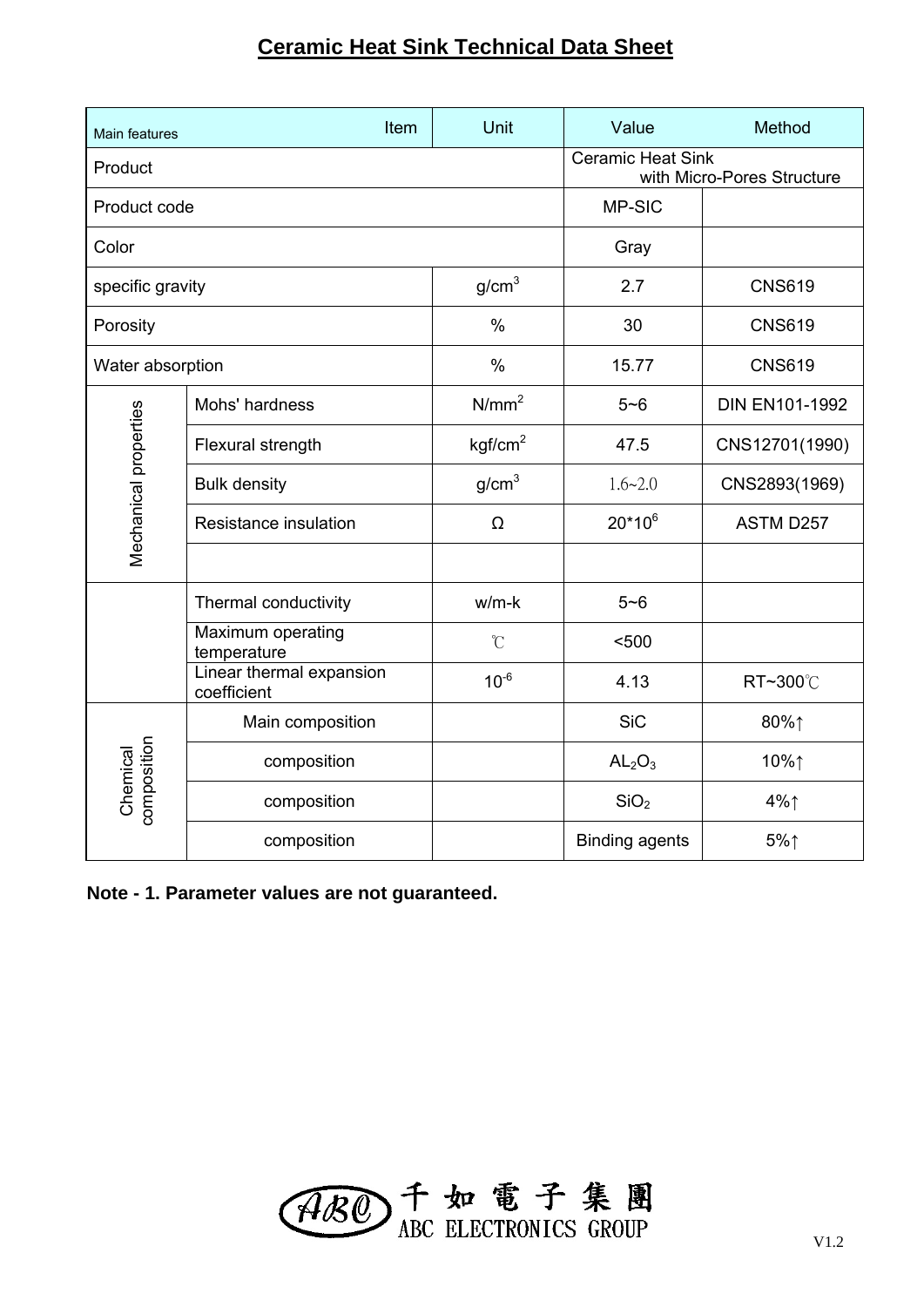#### **Thermal Tape Specification**

| <b>Part Number</b>                 | <b>TT-025</b>                 |                                                    | <b>Test Method</b> | <b>Remark</b>                                                   |                               |
|------------------------------------|-------------------------------|----------------------------------------------------|--------------------|-----------------------------------------------------------------|-------------------------------|
| Color                              |                               | White                                              |                    |                                                                 |                               |
| <b>Adhesive Type</b>               |                               | <b>Acrylic Polymer</b>                             |                    | .                                                               |                               |
| Carrier                            |                               | <b>Fiber Glass</b>                                 |                    | .                                                               |                               |
| Thickness(mm)                      | Tape                          | 0.25                                               |                    | <b>ASTM D-3652</b>                                              |                               |
|                                    | Liner                         | 0.13                                               |                    |                                                                 |                               |
| Density                            | (g/cm <sup>2</sup> )          | 1.42                                               |                    |                                                                 |                               |
| <b>Hardness</b>                    | (Shore A)                     | 45                                                 |                    | <b>ASTM D-2240</b>                                              |                               |
| <b>Thermal Conductivity</b>        | $(W/m-k)$                     | 0.8                                                |                    | ADTM D5470                                                      |                               |
| Operation Temp.                    | (C)                           | -40 $\sim$ 150(Short Term)<br>-40~90(Long Term)    |                    |                                                                 |                               |
| <b>Insulation Strength</b>         | (Volt/mm)                     | 6500                                               |                    | <b>ASTM D-149</b>                                               |                               |
| <b>Tensile Strength</b>            | (lbs./in)                     | 180                                                |                    | <b>ASTM D-3759</b>                                              |                               |
| Elongation                         | (% )                          |                                                    | 5                  |                                                                 |                               |
| <b>Static Shear Adhesion</b>       | $(1\text{kg}/0.5\text{in}^2)$ | 22°C PASS<br>70°C PASS                             |                    | <b>ASTM D-3654</b>                                              | 10,000 mins                   |
| <b>Adhesion to Stainless Steel</b> |                               | 15 min RT                                          | 1991               |                                                                 |                               |
|                                    |                               | 72 hr RT                                           | 2167               | <b>ASTM D-3330</b>                                              |                               |
| <b>Adhesion to ABS</b>             |                               | 15 min RT                                          | 1536               |                                                                 |                               |
|                                    |                               | 72 hr RT                                           | 1755               |                                                                 | 180 degree                    |
| Adhesion to PC                     | (g/25.4mm)                    | 15 min RT                                          | 1840               |                                                                 | 0.05mm AI foil<br>22℃. 50% RH |
|                                    |                               | 72 hr RT                                           | 1950               |                                                                 |                               |
|                                    |                               | 15 min RT                                          | 1400               |                                                                 |                               |
| Adhesion to PP                     |                               | 72 hr RT                                           | 1650               |                                                                 |                               |
| <b>Shelf Life</b>                  |                               | carton at 22 $\degree$ C and 50% relative humidity |                    | 12 months from date receipt by customer when stored in original |                               |

**Note - 1. Parameter values are not guaranteed.**

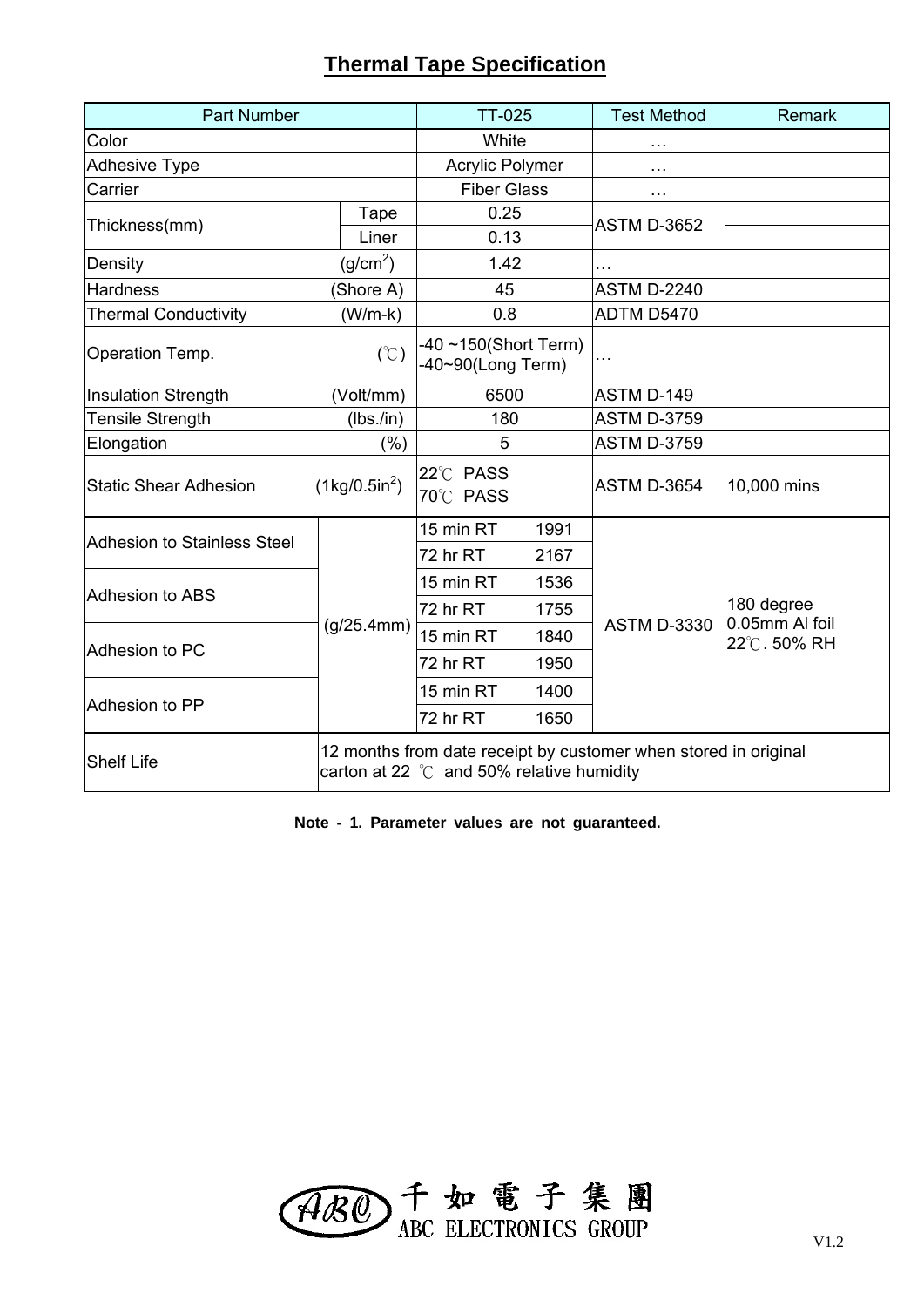## **The Limitation Card of Appearance Failure**

|                                                            |                                              | <u> I ne l'imitation Card of Appearance Failure</u>        |                                                            |                                     |            |  |  |  |
|------------------------------------------------------------|----------------------------------------------|------------------------------------------------------------|------------------------------------------------------------|-------------------------------------|------------|--|--|--|
| P/N                                                        | Ceramic Heat Sink Series                     |                                                            |                                                            | NO.                                 |            |  |  |  |
| Item                                                       | Appearance Description & Inspection standard |                                                            |                                                            | Date                                | 2012.05.18 |  |  |  |
|                                                            | Accepted Product                             |                                                            |                                                            |                                     |            |  |  |  |
|                                                            |                                              |                                                            |                                                            |                                     |            |  |  |  |
| Appearance Description: Crack<br>Limitation: Less than 2mm |                                              | Appearance Description : Burr<br>Limitation: Less than 2mm | Appearance Description : Hole<br>Limitation: Less than 2mm |                                     |            |  |  |  |
|                                                            |                                              |                                                            |                                                            |                                     |            |  |  |  |
|                                                            | Appearance Description : Deep Gary           | Appearance Description : Gary                              |                                                            | Appearance Description : Light Gary |            |  |  |  |
|                                                            |                                              | Rejected Product                                           |                                                            |                                     |            |  |  |  |

- Appearance Description : Crack Failure : More than 2mm
- Appearance Description : Burr Failure : More than 2mm

Appearance Description : Hole Failure : More than 2mm

| Remark                        | <b>DRAWN</b> | CHECKED | <b>CONFIRMED</b> |
|-------------------------------|--------------|---------|------------------|
|                               | Daniel       | Jeffery | Jeffery          |
| $T \cap \Delta f \cap \Delta$ |              |         |                  |

TQ-056B